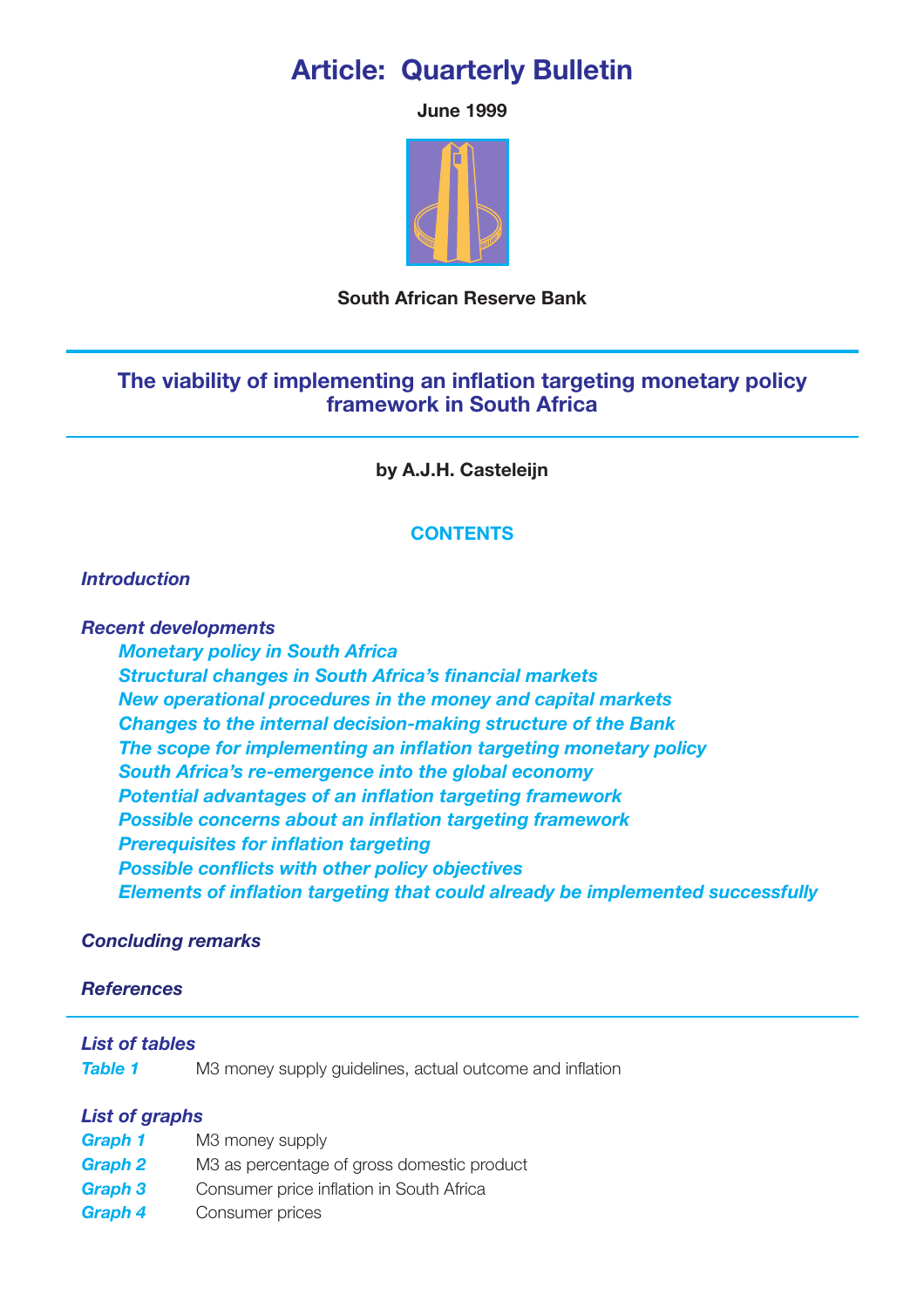# <span id="page-1-0"></span>**The viability of implementing an inflation targeting monetary policy framework in South Africa1)**

**by A.J.H. Casteleijn**

*A number of countries have successfully adopted inflation targeting monetary policy frameworks in recent years. It is a framework based on hitting an inflation target, and if it is considered that the target is going to be missed, then determining whether a change in policy stance is called for. The purpose of this paper is to briefly assess the viability of implementing an inflation targeting monetary policy framework in South Africa. The main conclusion is that a fully-fledged inflation targeting framework would ensure better co-ordination of monetary and fiscal policy and greater economic policy credibility. There are, however, two important caveats: approval of an explicit inflation targeting framework by government through the Minister of Finance and provision for a lead time of two to three years as part of the implementation strategy.*

### **Introduction**

<span id="page-1-1"></span>Significant success has been achieved with the monetary policy model of the South African Reserve Bank during the past decade. However, important structural changes in the South African financial system in recent years have altered the transmission mechanism and weakened the more stable relationships that previously existed between changes in the money supply and in bank credit extension, on the one hand, and in nominal spending on goods and services and in prices on the other hand. Changes in the monetary aggregates have for the time being lost some of their usefulness as the most important indicators of possible future trends in inflation, and therefore also as an anchor for monetary policy decisions.

The Reserve Bank has tentatively assumed a goal of maintaining inflation at a level that would be more or less in line with the average rate of inflation in the economies of South Africa's major trading partners and international competitors. In the current international inflation environment this translates into an inflation rate of between 1 and 5 per cent per annum. The Governor of the South African Reserve Bank has, however, stated that South Africa could under ideal circumstances gradually move towards targeting inflation directly: "In the [altered] situation, South Africa has to consider more seriously the introduction of inflation targets as an anchor for monetary policy purposes" (see Stals 1999).

The paper briefly reviews the general prerequisites that still need to be met before a fully-fledged inflation targeting framework could be successfully introduced in South Africa and more specifically, the elements of inflation targeting that could possibly be adopted successfully beforehand. In the first part of the case study, recent monetary policy developments and new operational procedures are discussed. The scope for adopting inflation targeting in South Africa in the near future, the applicability of inflation targeting and possible conflicts with other policy objectives will be addressed within the context of what is currently regarded as being the most suitable approach towards inflation targeting in developing countries. The potential advantages and concerns in adopting an inflation targeting monetary policy framework will then be discussed. Finally, the necessary prerequisites for the successful implementation of inflation targeting in South Africa will be identified and the elements of inflation targeting that could be adopted beforehand will be discussed

## **Recent developments**

#### **Monetary policy in South Africa**

The Reserve Bank's monetary policy is aimed at creating an environment of financial stability, which is conducive to economic growth in the medium to long term. The monetary policy objective therefore is an intermediate objective and is deemed to be a necessary but not sufficient precondition for economic growth and employment creation. The growth and employment objectives fall within the ambit of the South African government's macroeconomic strategy, *Growth, Employment and Redistribution* (GEAR).

Inflation distorts investment and savings decisions, raises the risk premium in long-term interest rates and undermines the allocative efficiency of the price mechanism (see Duisenberg, 1999a). The focus of monetary policy on the single objective of price stability is crucial to convince savers and investors that, in taking their decisions, they do not need to factor in a large inflation risk. To this end, monetary policy operates primarily on the demand side of the economy and in this sense policy

A previous version of this paper was presented at a five-day workshop on the Choice of Intermediate Monetary Policy Targets in Industrial, Transitional and Developing Economies at the Bank of England's Centre for Central Banking Studies from 16 - 20 November 1998. The author is grateful for comments by Sunil Sharma and for valuable contributions made by colleagues in the Economics Department of the South African Reserve Bank (SARB). However, the views expressed in this paper are those of the author and do not necessarily represent those of the SARB.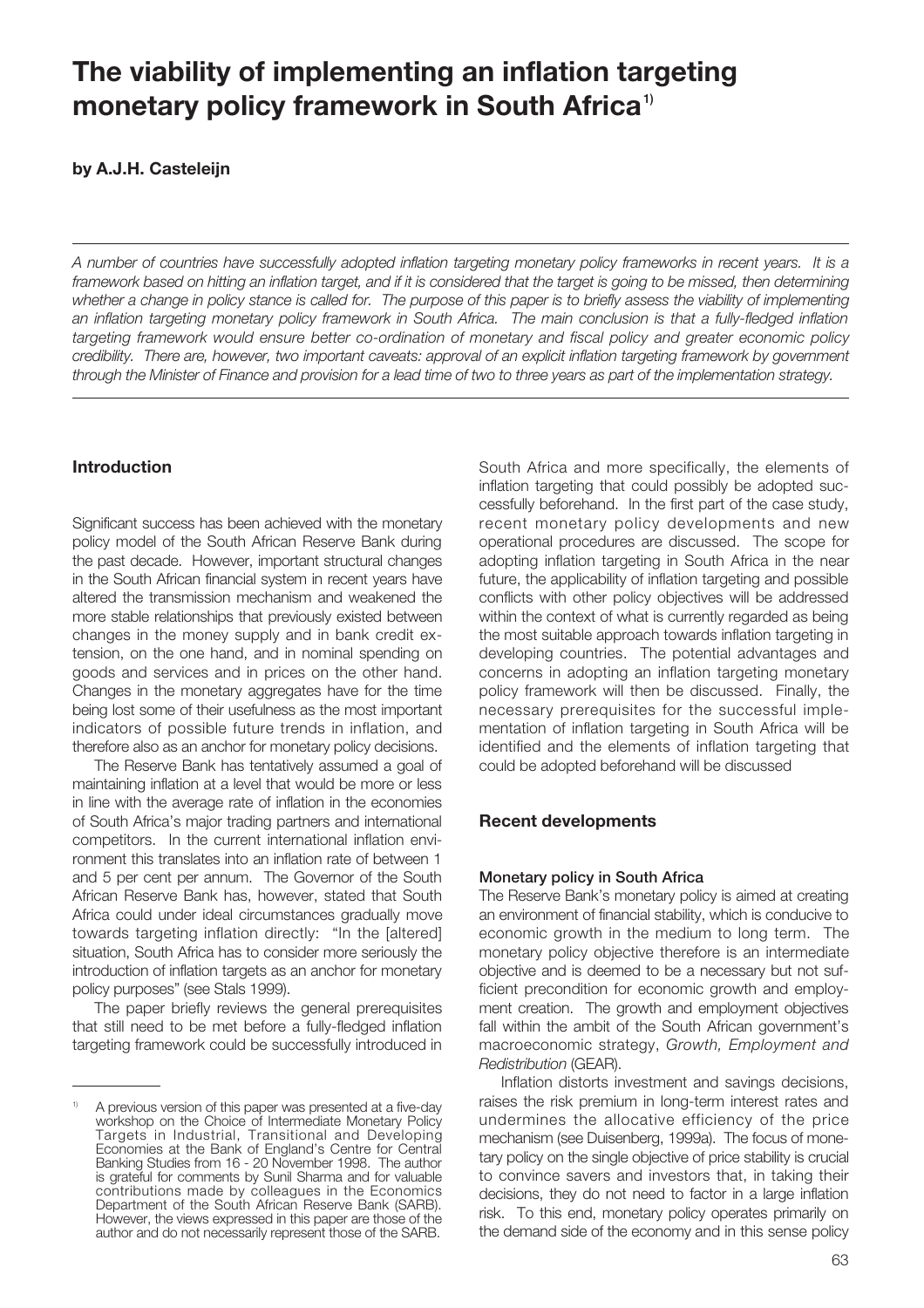has an important but more indirect role in allowing the economy to achieve its longer-term growth potential. This involves ensuring that demand in the economy grows roughly in line with the capacity of the economy to meet the demand. The pursuit of price stability in the rest of the world and the success achieved by many countries in bringing their inflation rates down to low levels, has left South Africa with no alternative but to bring its inflation in step with that of the rest of the world (see Van der Merwe, 1997). Price stability is at the core of the "stability culture" which is being established throughout Europe. In the words of Duisenberg (1999b): "Monetary policy cannot be used to solve structural problems, such as the unacceptably high level of unemployment in the euro area. Structural problems call for structural solutions, in this case measures targeted at making labour and product markets work more flexibly. The best contribution the European Central Bank's monetary policy can make in this context is to maintain price stability. In this way one of the conditions for sustainable growth in incomes and employment is created. As important as this is, it should be realised that jobs are created by firms which are confident about the future and not by central banks." If South Africa does not achieve price stability in the coming years, market adjustments to compensate for inflation differentials are inevitable. Such adjustments could include repeated large disruptive capital outflows, a depreciating rand and high interest rate levels.

<span id="page-2-0"></span>Low inflation is almost universally accepted as the ultimate objective of monetary policy – not as an end in itself, but as the means whereby monetary policy can contribute to solid economic performance. It is absolutely essential for any central bank entrusted with the task of keeping prices stable to analyse and monitor the developments of monetary aggregates closely (see Duisenberg, 1999a). To achieve this objective, the Reserve Bank designed a monetary policy framework which was anchored by the setting of guidelines for growth in the broad money supply (M3). This approach is based on the presumption that a stable relationship exists between changes in the money supply and macroeconomic variables, including nominal GDP. Within this monetary policy framework the Reserve Bank succeeded in bringing inflation down to more acceptable levels.

Broad money supply targets were announced for the first time in the second half of 1985 for the period starting in the last quarter of 1985. The Commission of Inquiry into the Monetary System and Monetary Policy in South Africa had recommended the implementation of monetary targeting with a reasonable measure of flexibility (Commission 1984). In the first quarter of each year, target ranges for M3 growth were announced. The target ranges, also referred to in recent years as "guidelines", were afforded a high priority in monetary policy. In recent years the M3 money supply increased at rates consistently higher than the indicated guideline ranges for growth, but inflation nevertheless declined, contradicting previous expectations.

Considerable uncertainties have arisen about the behaviour of the velocities of circulation of the various monetary aggregates and there were difficulties with forecasting the relationship between money growth, nominal income growth and inflation. As in other countries which moved through periods of stabilisation from high to low inflation, the relationship between money growth and nominal income growth observed in South Africa during periods of high inflation, changed with declining inflation. Lower inflation and positive real returns on deposit-type investments contributed in restoring money's property as a store of value, thereby encouraging the community to hold an increased portion of overall wealth in the form of bank deposits. Although growth in M3 was brought within the target range in 1992 and undershot the target range in 1993, the target was substantially overshot in subsequent years before declining again to within the target range in February 1999 (as can be seen from Table 1 and Graph 1).

The growing integration of the global financial markets, the attendant increase in non-resident participation in the domestic financial markets following the liberalisation of South Africa's capital market, the gradual relaxation of exchange controls and the extension of banking services to the previously unbanked, significantly changed the relationship between M3 and the gross domestic product. Graph 2 illustrates the ratio of M3 to gross domestic product from 1981 onwards. The relationships between M3 and the demand for goods and services, and, with time lags, prices, that existed before, were altered by farreaching structural changes in the South African economy. As a result, the Reserve Bank has shifted the emphasis of its monetary policy model from movements in the money supply to using a "package" of economic indicators as a guideline for taking monetary policy decisions.

#### **Table 1. M3 money supply guidelines, actual outcome and inflation**

Per cent

| Year   | Lower<br>limit | Upper<br>limit | Out-<br>come | CPI  | Core<br><b>CPI</b> |
|--------|----------------|----------------|--------------|------|--------------------|
| 1986   | 16             | 20             | 10,1         | 18,6 | 22,6               |
| $1987$ | 14             | 18             | 15,5         | 16,1 | 16,6               |
| 1988   | 12             | 16             | 26,5         | 12,9 | 13,7               |
| 1989   | 14             | 18             | 23,5         | 14.7 | 12,8               |
| 1990   | 11             | 15             | 12,0         | 14,4 | 15,3               |
| $1991$ | 8              | 12             | 14,7         | 15,3 | 18,9               |
| 1992   | 7              | 10             | 8,8          | 13,9 | 16,8               |
| $1993$ | 6              | 9              | 5,6          | 9.7  | 12,6               |
| 1994   | 6              | 9              | 14.6         | 9,0  | 8,9                |
| $1995$ | 6              | 10             | 14.3         | 8.7  | 7,9                |
| 1996   | 6              | 10             | 15,2         | 7,4  | 7,4                |
| 1997   | 6              | 10             | 17,4         | 8,6  | 8,8                |
| 1998   | 6              | 10             | 14,3         | 6,9  | 7,5                |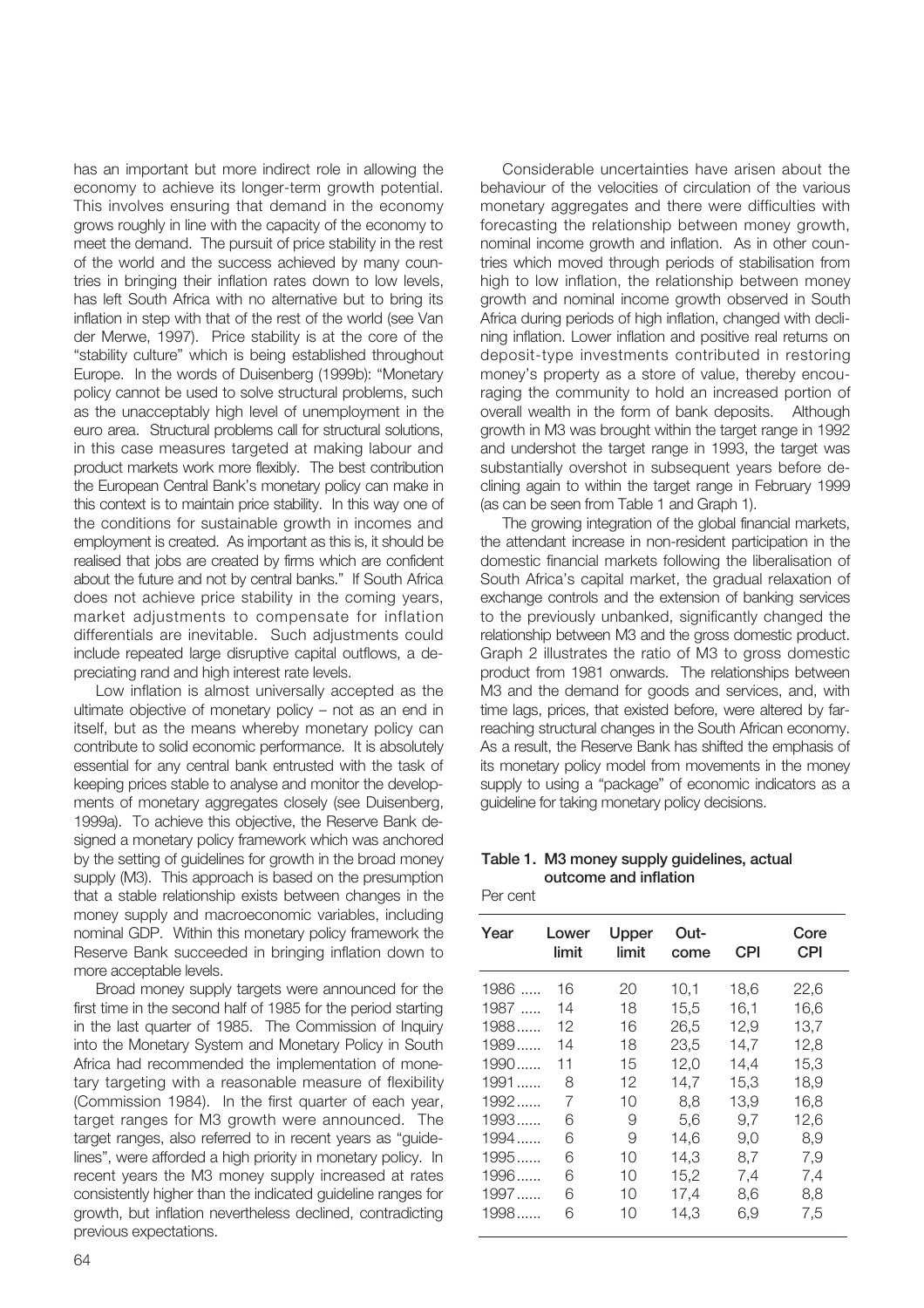<span id="page-3-1"></span>

<span id="page-3-0"></span>The eclectic approach followed by the Bank does not entail setting a formal inflation target for monetary policy purposes. The Bank nevertheless on 7 March 1998 indicated a range of between 1 and 5 per cent per year as an inflation objective that would be taken into consideration when formulating monetary policy. Guidelines for the



#### **Graph 2: M3 as percentage of gross domestic product**

growth in M3 and bank credit extension were also announced on the same date. However, the guidelines for the growth in M3 of between 6 and 10 per cent were no longer defined over a time horizon of only one year, but for three years instead. Such an average growth rate in M3 was expected to contain inflation without inhibiting stronger economic growth. As from 1998 the intermediate objective of the Reserve Bank has been to bring the average level over the next three years in the rate of increase in M3, measured over successive twelve-month periods, down to within the guideline range of 6 to 10 per cent.

Central banks in several countries such as New Zealand, the United Kingdom and Sweden encountered similar problems with the instability of money-to-aggregate-income ratios. These countries abandoned the use of monetary "targets" or "guidelines" as part of their overall macroeconomic policy strategies and introduced inflation targeting monetary policy frameworks. However, the European Central Bank's stability-oriented monetary policy strategy rests on two "pillars" (see Duisenberg, 1999a): The first pillar is a prominent role for money which is still deemed to be important on account of the essentially monetary origins of inflation over the longer term. The second pillar of the European Central Bank's monetary policy strategy is a broadly based assessment of the outlook for price developments and the risks to price stability in the euro area as a whole. The European Central Bank has followed a different approach by recognising that it is important, parallel with the assessment of monetary growth, to look at a wide range of financial and other economic indicators, including economic forecasts.

The South African Reserve Bank moved from monetary targeting to a more eclectic approach. Besides movements in the money supply components (M1, M2 and M3) the package includes bank credit extension; the yield curve and interest rates; the current and capital account of the balance of payments; changes in the gold and foreign exchange reserves; movements in the exchange rate of the rand; and actual and expected movements in the rate of inflation. Certain indicators can in a sense be regarded as intermediate targets of policy. The eclectic approach also recognises the fact that inflationary pressures in the economy will be affected by certain non-financial developments such as changes in nominal labour remuneration and nominal unit labour costs and the gap between potential and actual domestic output.

#### **Structural changes in South Africa's financial markets**

The South African financial markets are more advanced than those of many other "emerging economies". Nevertheless, steps are continuously taken to ensure that the country maintains a competitive advantage in the quality and sophistication of its financial infrastructural arrangements. The largely self-regulated private exchanges effected significant changes during 1996 and 1997 aimed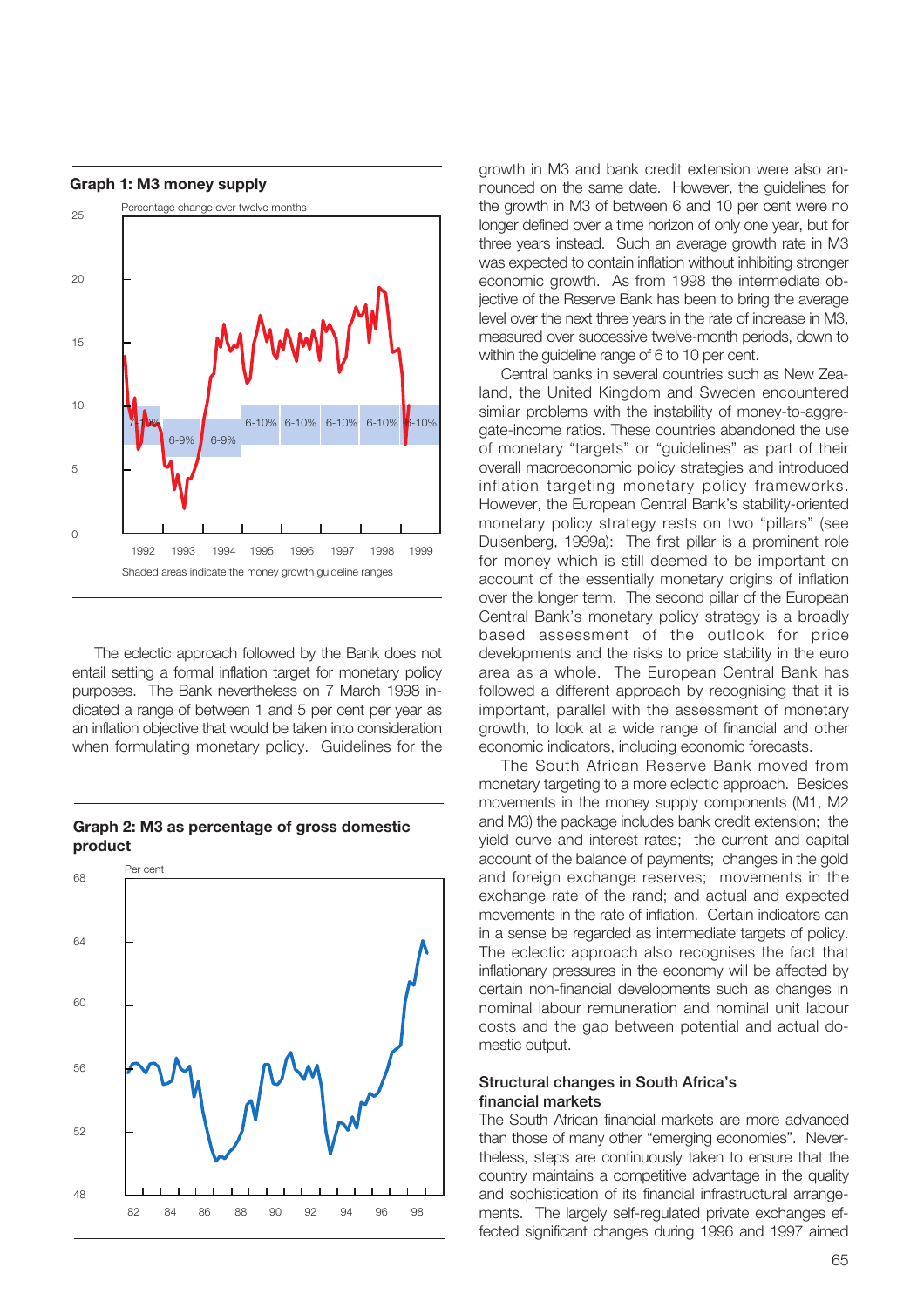at making them globally competitive and more amenable to the mobilisation of capital for development purposes. Important changes more recently introduced to reinforce integration into the international financial network involved the further liberalisation of exchange control measures and an offer to the World Trade Organisation (WTO) regarding the liberalisation of trade in financial and other services. The offer to the WTO inter alia addresses access to the South African insurance, banking and other financial services markets and the equal treatment of domestic and foreign service providers. The member countries of the Southern African Development Community (SADC) are also co-operating with one another to harmonise their financial infrastructural frameworks as a first step towards integrating the capital markets in the region.

<span id="page-4-0"></span>Modernisation of the financial markets has been primarily focused on risk reduction through improving the clearing and settlement infrastructure. These system changes will bring South Africa in line with international best practice and conform to the G-30 recommendations for electronic settlement. During the first half of 1998 the introduction of new financial instruments broadened the variety of alternatives and aligned the financial product range in South Africa more closely with that of international financial markets. The new financial instruments originated mostly in the market for derivatives. The interest rate futures contracts traded on the South African Futures Exchange were expanded to include futures contracts and options on futures contracts for more government bonds in order to extend the coverage of the yield curve.

#### **New operational procedures in the money and capital markets**

The Reserve Bank implemented new procedures on 9 March 1998 to regulate liquidity in the money market. With the new arrangements, the Reserve Bank changed its operational procedures from a virtually automatic accommodation of banks' liquidity needs, to a repurchase-based auction system whereby banks tender on a daily basis for a given amount of liquidity determined by the Reserve Bank. The Reserve Bank sought to improve the efficiency of its monetary policy measures by changing the procedures for providing liquidity to the banking system.

Under the previous system of accommodation, the Reserve Bank managed liquidity largely by creating shortages in the money market through open market transactions in government securities, spot and forward foreign exchange transactions and the transfer of government balances between the Exchequer Account with the Reserve Bank and Tax and Loan Accounts with the private banks. The liquidity shortages so created were accommodated, unconditionally and automatically, through borrowing against collateral from the Reserve Bank at rates determined by the Bank.

Money market interest rates tended to be unresponsive to changes in the amount borrowed from the Reserve Bank. Hence, in the absence of changes in Bank rate, the impact of tighter liquidity conditions did not occur through a change in borrowing costs along the money market yield curve. Because of the rigidity of money market interest rates with respect to changes in liquidity conditions, the Reserve Bank experienced difficulties when attempting to signal its views on interest rates to market participants through variations in the liquidity shortage. This essentially left the Bank with a somewhat blunt policy instrument, i.e. officially announced changes in Bank rate and other official lending rates.

Under the new arrangements, the Reserve Bank provides liquidity to the money market through a daily auction where banks are allowed to tender for central bank funds through repurchase transactions. The Reserve Bank estimates the overall liquidity requirement of the market on a daily basis, allowing the Bank the opportunity to signal to the market its views on ruling interest rates by pre-announcing the extent to which it is prepared to meet the estimated liquidity requirement. Although variable, tender-determined rates are the norm, the Reserve Bank reserves the right to supply liquidity in the form of repurchase transactions at a fixed rate. The amount of liquidity provided at a fixed rate can also deviate from the estimated requirement for a specific day.

Another feature of the new money market operational procedures was the introduction of a marginal lending facility to provide liquidity needs in excess of those satisfied through the repurchase facility. Overnight loans or loans for a few days are provided to banks at a preannounced marginal lending rate against the collateral of central government bonds, Treasury bills, Reserve Bank debentures and Land Bank bills. The marginal lending rate was initially intended to form an upper limit to the repurchase rate, but subsequently became linked to the repurchase rate with a pre-announced margin which is changed from time to time.

The fiscal policy posture has in recent years supported the objective of price stability and relieved the burden on monetary policy by reducing some of the upward pressure on interest rates. The working relationship between the Reserve Bank and the Department of Finance was also meaningfully rationalised by the appointment of a panel of marketmakers in government bonds. These market-makers, which are registered banking institutions, enjoy exclusive dealing rights with the government in respect of all domestic government bond issues. The appointment of the market-makers (or primary dealers) relieved the Reserve Bank of the obligation to act as a broker for the government. The potential conflict between the Bank's monetary policy responsibilities, which at times would require high interest rates, and its duties to fund the government deficit at the lowest possible cost, was effectively removed.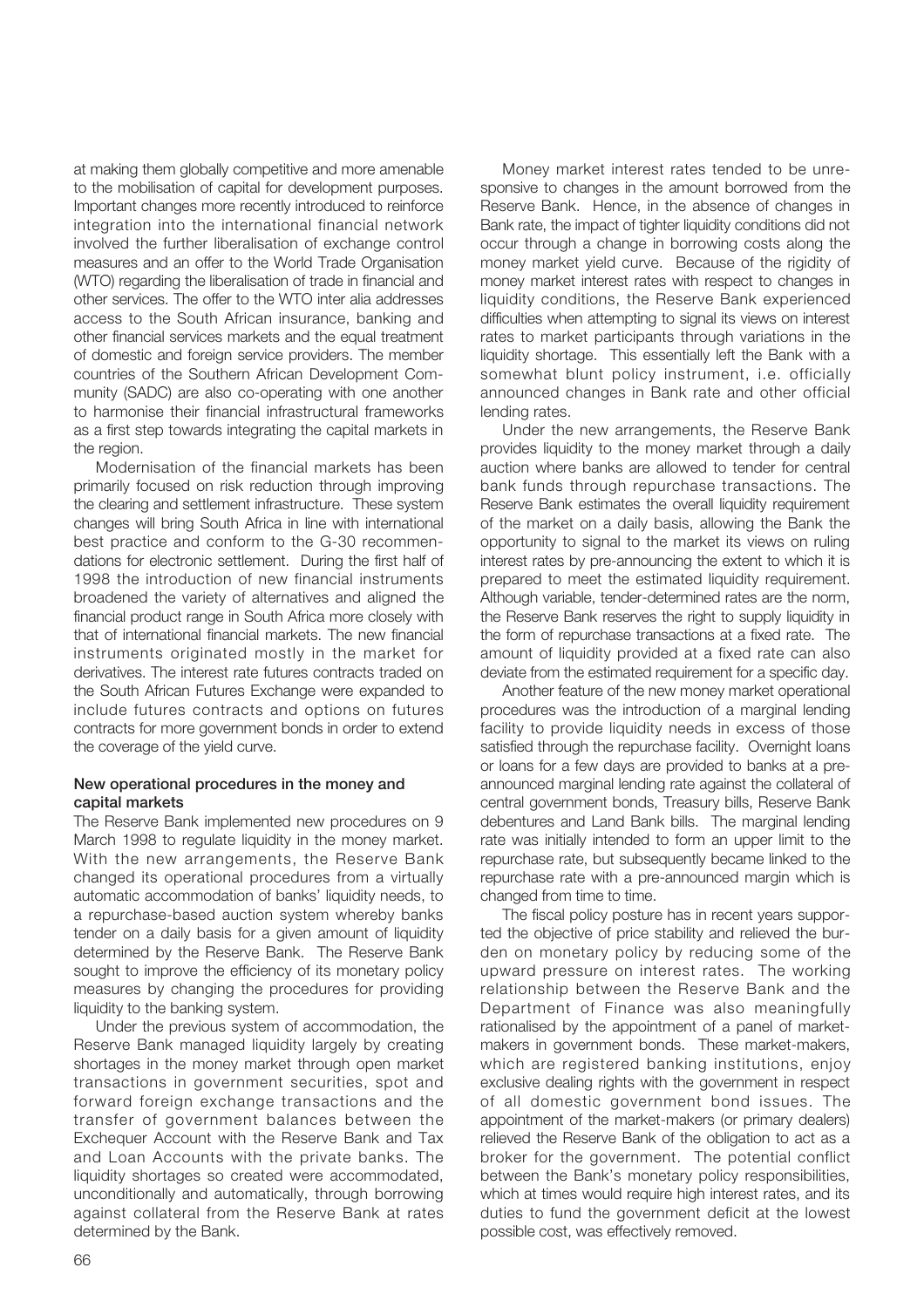#### <span id="page-5-0"></span>**Changes to the internal decision-making structure of the Bank**

Some important changes were introduced during the past year in the internal decision-making structure of the Bank. The functions of the Governors' Committee, a sub-committee of the Board of the Bank, have been redefined to distinguish clearly between its responsibilities with regard to monetary policy, and those pertaining to the administration of the Bank.

The former General Managers' Committee, consisting of the top administrative management of the Bank, has been replaced by three functional committees:

- the Monetary Policy Implementation Committee (MPIC), responsible for the development and implementation of monetary policy, mainly by co-ordinating the Bank's operations in the money and capital markets and in the market for foreign exchange;
- the Currency, Payment and Financial Systems Committee, responsible for the monitoring and administration of the national payment system, the provision of banknotes and coin and other instruments of payment, and the supervision and regulation of banking institutions; and
- <span id="page-5-1"></span>the Management Committee, with the task of coordinating and monitoring the internal administration of the Bank.

All three committees advise and make inputs to the Governors' Committee on aspects of monetary policy in the broadest sense, directed towards the maintenance of overall sound and stable financial conditions. Each one of the committees is headed by a Deputy Governor to ensure that the work of the committees and the Governors' Committee will be fully integrated. The MPIC is headed by the Deputy Governor responsible for the Bank's domestic money and capital market and foreign exchange market operations and other members comprise the senior officials of the relevant departments. The other Deputy Governors may also attend MPIC meetings. In addition, the Economics Adviser to the Governors serves as a link between the Governors' Committee and the MPIC. It remains the responsibility of the Governors' Committee to obtain final direction from the Board of Directors for all the activities of the Bank.

#### **The scope for implementing an inflation targeting monetary policy**

An inflation targeting framework is more difficult to implement than a monetary framework based on targeting money growth or a more discretionary framework. In the words of Jonsson (1999): "The forward looking nature of an inflation targeting framework implies that the central bank must have access to both a decent inflation forecasting model and policy instruments that affect the inflation forecast with reasonable precision." The Reserve Bank has to date been of the opinion that South Africa has yet to reach the stage where a fully-fledged inflation targeting framework could be incorporated into its overall

macroeconomic strategy. The adoption of an inflation target implies greater reliance on forward indicators of inflation and a continuous assessment of the relationship between the instruments of monetary policy and the inflation target. Aspects such as the required comprehensive forecasting framework and the increased volatility in international financial flows would appear to preclude the immediate adoption of an explicit inflation target. The policy credibility which was achieved by the monetary and fiscal authorities in the stabilisation process could easily be impaired by an unsuccessful premature adoption of direct inflation targeting. However, there are a number of other relevant issues which need to be considered when deciding whether an inflation targeting framework can be implemented successfully in South Africa.

#### **South Africa's re-emergence into the global economy**

South African institutions broadened their activities into foreign markets as the successful transition to an allinclusive democratic system of government opened South African markets to active participation by foreign competitors. The South African authorities actively encouraged the process of integration into the international financial and trading network by means of trade and industrial policy reforms, organisational and regulatory changes in the financial markets and the gradual relaxation of exchange controls. Previously highly protective, inward-orientated trade and industrial policies were restructured to enable the economy to compete effectively in export markets.

Because most international investors classify South Africa as an emerging market, the country is often affected when financial stability appears to be under threat in some of the other economies included in the emergingmarkets category. The South African economy could not escape all of the adverse consequences of the developments in certain emerging markets. For a smaller economy such as South Africa, the choice is straightforward – either to share in the major benefits, but then also in the periodic adversities, of the global financial integration process, or to insulate the economy from the rest of the world, and be dependent on the limited resources and opportunities available in the country for its own economic development. In view of an extremely low level of domestic saving, South Africa has no option other than to participate actively in the process of financial globalisation. Only as a participant in the global market will it be possible for the country to attract significant foreign investment that is required for more sustained economic growth.

In 1998 South Africa experienced the full force of the volatility of the international financial markets. Despite large disinvestment in bonds, non-residents still increased their overall holdings of South African securities by R32 billion during the year as a result of increased holdings of shares acquired through the Johannesburg Stock Exchange. The abrupt change in non-resident portfolio investment in South African bonds spilled over into the market for foreign exchange. The exchange rate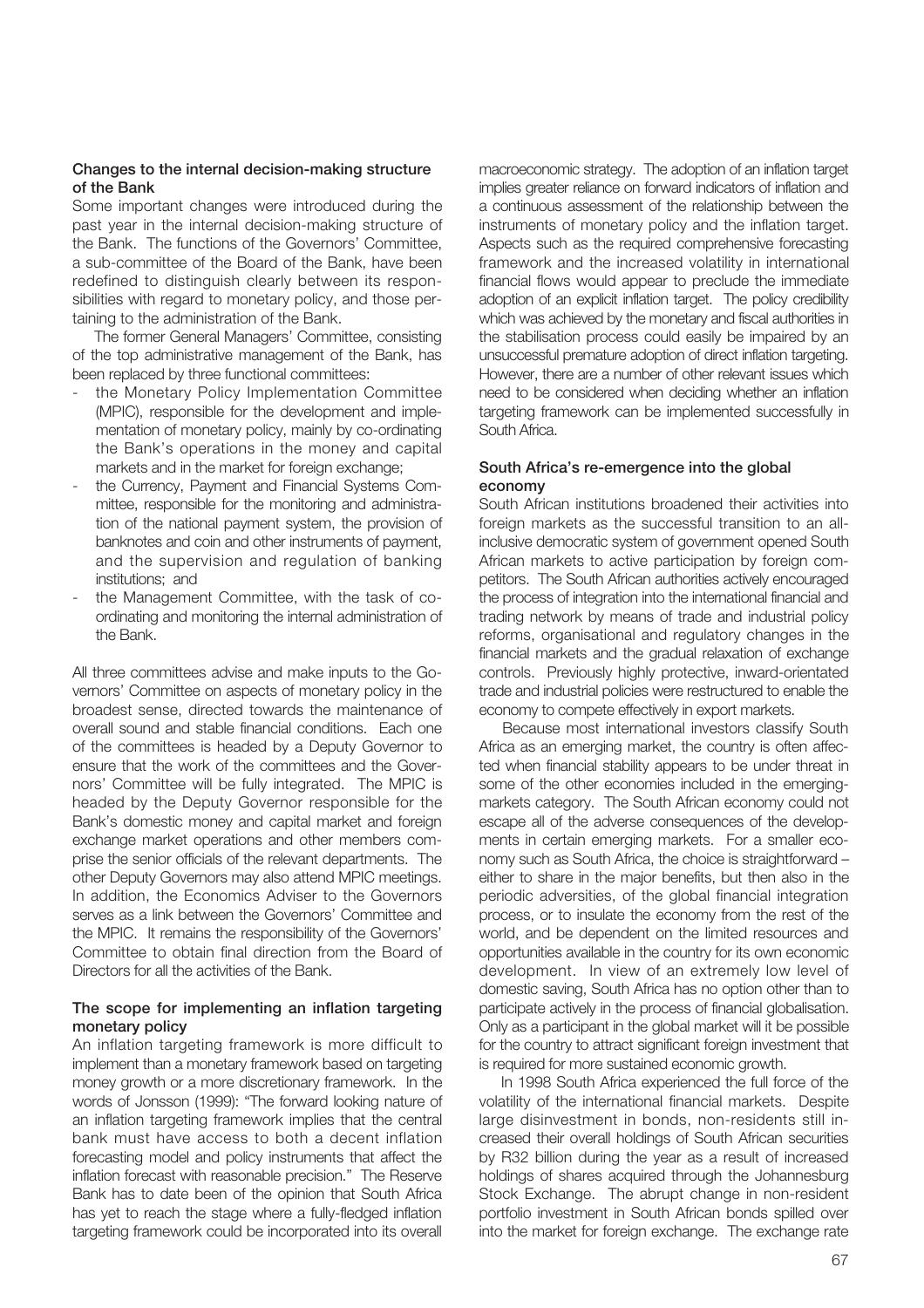of the rand, which was relatively stable throughout 1997 and the first four months of 1998, depreciated by 16,4 per cent from the end of April 1998 to 31 December 1998. The emerging-market financial crises in 1998 also led to an increase in interest rates and yields in the South African financial markets and from April to August 1998 the daily average yield on long-term government bonds rose by 742 basis points to a high of 20,09 per cent.

South Africa experienced similar circumstances in 1996 and on both occasions, that is in 1996 and again in 1998, the Bank succeeded in restoring financial stability in a relatively short period of time, but not without painful adjustment and a high social cost in terms of low economic growth and significant job losses. These financial flows are largely the result of South Africa's reemergence into the global economy, but as mentioned earlier, important structural changes in the South African financial system in recent years also weakened the more stable relationships that previously existed between changes in the money supply and bank credit extension, nominal spending on goods and services, and prices.

<span id="page-6-0"></span>The high rates of increase in the money supply and in bank credit extension in recent years were at least partly related to the almost explosive increases in the turnovers in the major financial markets. Consequently, changes in the monetary aggregates for the time being lost some of their usefulness as the most important indicators of possible future trends in inflation, and therefore also as an anchor for monetary policy. Although part of the increases in the money supply and in bank credit extension can be directly linked to increased financial market activity, South Africans have nevertheless still been relying excessively on the creation of money to finance their transactions in the real economy and in the financial markets. However, the use of bank credit for the financing of investment in financial assets or in the property market has not yet created undue upward pressure on asset prices as has been the case in some other countries.

Considering the effects of the structural changes in the South African economy and their effect on the relationship between money growth and nominal income growth and inflation, the question arises as to what the potential advantages would be in adopting an explicit inflation targeting framework rather than the eclectic course the Bank is at this stage following.

#### **Potential advantages of an inflation targeting framework**

Inflation targeting has been successfully implemented in a number of countries and has enabled them to sustain low inflation levels after having been subjected to high and volatile inflation previously. Using an intermediate variable such as money supply to guide policy is mostly inferior to feeding back directly from the final target variable (see Haldane, 1995).

Whereas most forms of targeting involve operational or intermediate variables, inflation targets are defined in terms of the final objective of monetary policy. Furthermore, according to Jonsson (1999): "In many emerging market economies, the currency has been attacked precisely because the central banks have had an implicit or explicit exchange rate objective that was not perceived as credible [...] to the extent that the adoption of inflation targeting signals a clear commitment to allow the exchange rate to float [...] such a regime might contribute to more stable foreign exchange and capital markets." In a fully-fledged inflation targeting framework the target is the goal of policy. Various extensive analyses of central banks' experience with inflation targets in recent years compare inflation targeting with alternative monetary policy frameworks and conclude that inflation targeting is superior to the alternative targeting approaches considered (see Bernanke and Mishkin, 1997; Mishkin, 1998; and Bernanke, Laubach, Mishkin and Posen, 1998).

Inflation targeting strengthens a central bank's accountability and "accountability and the need to explain deviations from targets should promote transparency, allowing the public to understand the basis for monetary policy decisions, and thus to form more accurate expectations" (see Fischer, 1997). Members of the public are able to monitor whether a numerical target has been achieved and transparency is improved if the monetary authorities explain the extent to which they have been able to reach their objectives. Transparency reduces the uncertainty about a central bank's preferences and this leads to a lower expected rate of inflation (see Eijffinger et al, 1998). This also implies that members of the public are familiar with the inflation target and the specific inflation measures serving as target variables. Setting a credible inflation target tends to reduce inflation expectations as economic agents begin to factor lower inflation into pricing decisions.

Although inflation targeting increases the central bank's accountability, it does not necessarily imply a loss of monetary policy independence. According to De Haan et al: "Democratic accountability should not necessarily be regarded as a restrictive mechanism limiting the independent position of the central bank but, on the contrary, can be seen as a validating mechanism legitimising the independent position of the central bank." Depending on how the target is set and to what extent an inflation target is consistent with other government policies, an inflation targeting approach can significantly improve the coordination between fiscal and monetary policy. Furthermore, monetary policy transparency helps economic agents solve the signal extraction problem of whether it is incompetence or under-handedness that is driving policy decisions (see Briault, Haldane and King, 1995). In a fullyfledged inflation targeting framework, inflation targets are transparent and help to enhance the credibility of the central bank. Countries with inflation targeting frameworks appear to be more successful in improving the communication of monetary policy to the public. This, in turn, improves the accuracy and co-ordination of inflation expectations and reduces the risk premia on investment in these countries, implying a lower path for long-term interest rates (see Jonsson).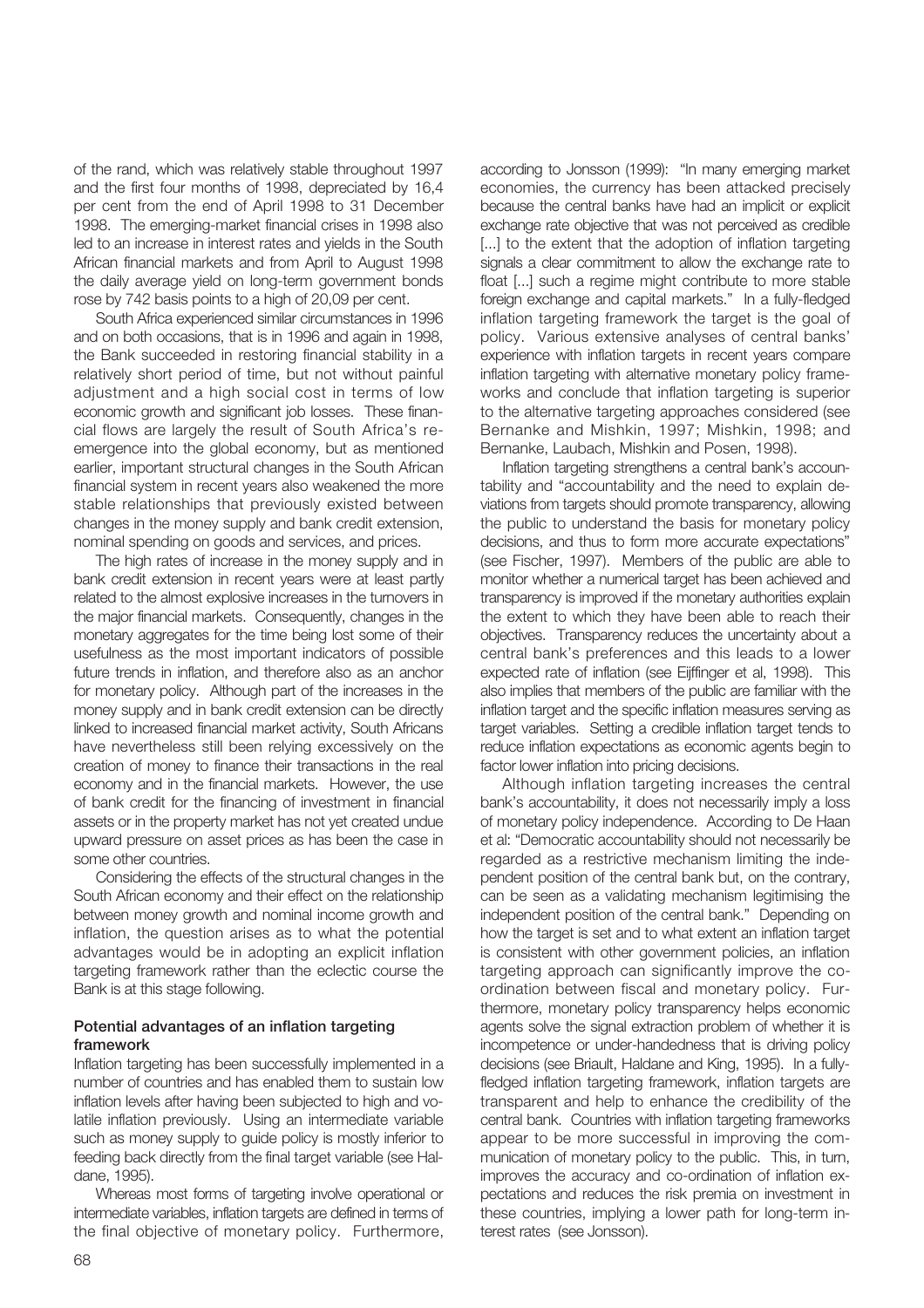#### <span id="page-7-2"></span><span id="page-7-0"></span>**Possible concerns about an inflation targeting framework**

Prices may vary because of non-monetary factors beyond the control of central banks, thereby damaging the credibility of a central bank committed to an inflation targeting approach. The inflation forecast can be regarded as the intermediate target within an inflation targeting framework but forecasting the effects of a central bank's actions on the inflation rate is subject to a large margin of error given the long policy lags and the often uncertain effects of monetary policy on inflation. If inflation forecasts prove to be erroneous, a central bank could then possibly have acted even if prices rose only for temporary reasons. In cases where inflation forecasts are inaccurate, publishing the forecast could obscure rather than clarify what the central bank's ultimate objective is.

In almost all cases where inflation targeting has been adopted, disinflation had commenced well before the introduction of the new framework, making a more comprehensive assessment of its impact difficult. Countries that implemented inflation targeting did so from a fairly low base and at a time when all the advanced economies began experiencing lower rates of inflation. Furthermore, certain economists argue that generalised inflationary pressures have yet to test inflation targeting frameworks in a number of these countries.

<span id="page-7-1"></span>The South African economy has experienced sustained high inflation rates in the past three decades, as illustrated in the accompanying graph. The marked inflationary bias of the South African economy is rooted in the continued (and in certain instances increasing) rigidities that persist in many product and factor markets, and in the continued



#### **Graph 3: Consumer price inflation in South Africa**

#### **Graph 4: Consumer prices**



although declining fiscal deficit. However, as the economy began opening up significantly, comprehensive structural reforms were undertaken which exposed many sectors to foreign competition. In 1993 the year-on-year change in the consumer price index dropped below 10 per cent for the first time since 1973. The downward trend in consumer inflation, which had commenced in 1992 continued until 1997 when inflation accelerated again to a year-on-year level of 8,6 per cent. However, a consumer price inflation rate of 6,9 per cent was recorded for 1998 as a whole, which is the lowest annual rate since 1972.

The inflation objective in South Africa is currently expressed in terms of the core inflation rate, but should a fully-fledged inflation target be adopted, serious consideration would have to be given to choosing the most appropriate index (see Stals, 1998). In the words of Yates (1995): "If policy does not control what private agents perceive to be inflation, regardless of whether economists think the target theoretically kosher, policy will not be credible". There has been a fairly close correlation over the past three years between overall consumer price increases and core inflation and the close correlation is expected to remain intact over the first half of 1999.

It could be asserted on the basis of the fairly close correlation between increases in core and headline inflation that either inflation measure could be targeted. A headline inflation target would nevertheless make monetary policy more transparent, is more familiar to the public and can be measured more accurately than core or underlying inflation.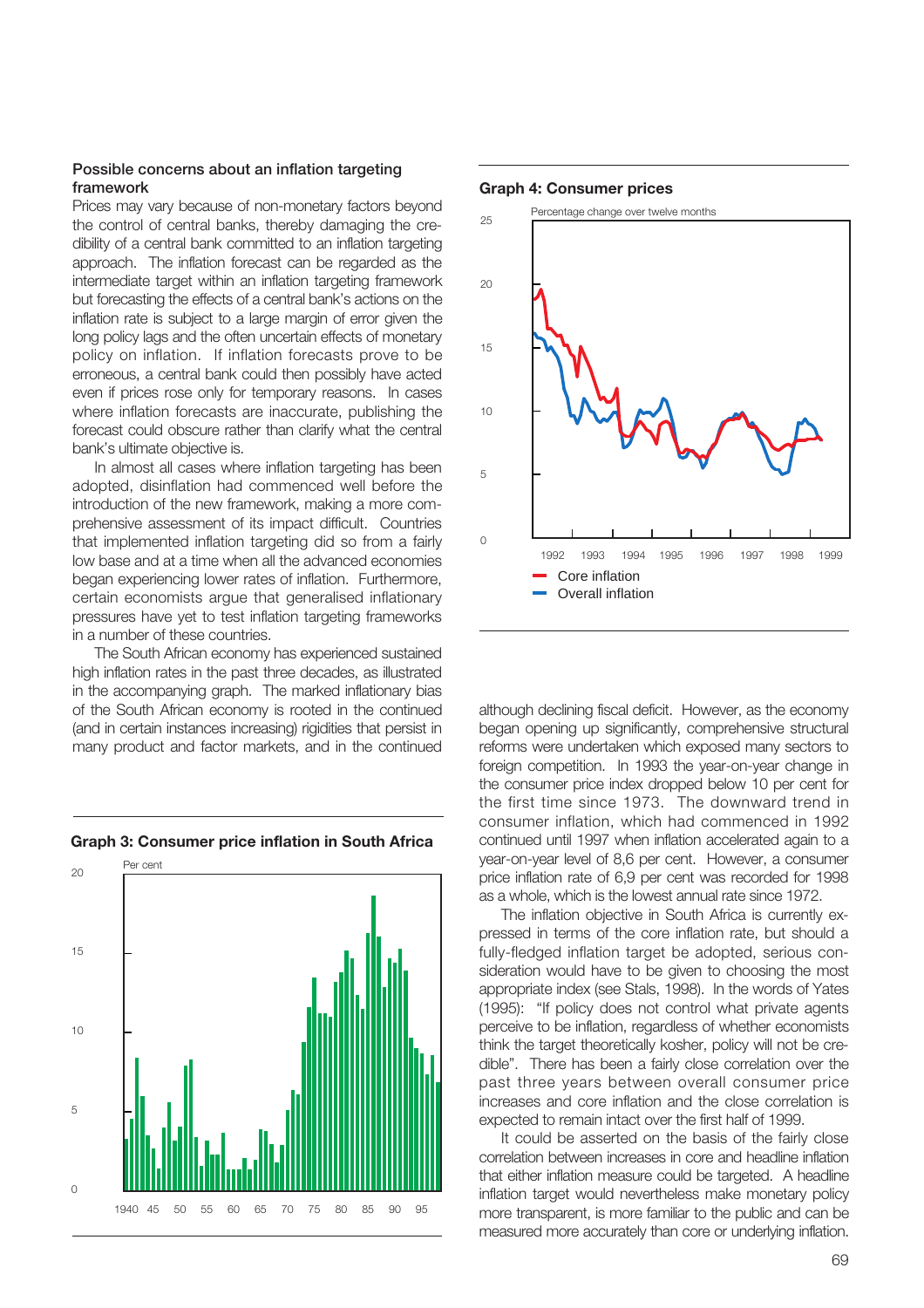However, an important limitation of headline inflation is its susceptibility to specific one-off disturbances that are unrelated to the inflation process (see Berg and Grottheim, 1998). Core inflation (i.e. the change in the overall consumer price index excluding the prices of certain foodstuffs, interest rates on mortgage bonds, overdrafts and personal loans, and indirect taxes) which excludes volatile sub-component price series that are perceived to distort the headline inflation index would seem to be a better alternative, but Berg and Grottheim point out that it is a measure with which the general public is less familiar. Other price measures used to monitor immediate price pressures are the production price index and GDP deflator. A broad price index which includes wholesale and retail prices as well as share prices and the prices of real estate, although useful for monitoring economy-wide inflationary pressures, has proved to be very volatile.

<span id="page-8-0"></span>Associated with the announcement of inflation targets, there is usually a statement (either embodied in a public statement(s) by the central bank or mandated by law) to the effect that control of inflation is the "primary" or "overriding" goal of monetary policy and that the central bank will be held accountable for meeting the inflation targets. The degree to which inflation targeting central banks are held accountable for the actual inflation outcomes varies considerably. However, inflation targets in these countries can and have been adjusted to accommodate supply shocks or other exogenous changes in the inflation rate outside the central banks' control. The essential issue, of course, is how performance criteria are to be determined. Who should set them – those whose performance is being judged, or those to whom accountability is required? Many central bankers still decide on their own targets for inflation or money supply, or do so in consultation with finance ministers alone. Finance ministers are generally not required to consult with political or economic interest groups in determining fiscal targets.

There is a strong case for broadening participation in setting macro-policy targets. A significant body of opinion in South Africa, due to successive years of mostly tight monetary policy aimed at achieving price stability, has deemed the Reserve Bank to have scant concern for real output and employment growth. Adopting an inflation targeting approach without broadening participation in setting macro-policy targets and with even less room for manoeuvring than monetary targeting, may strengthen these perceptions. These targets and the policy instruments used to achieve them impact directly on the lives and welfare of all ordinary people because of the fact that they are macroeconomic. As a result, macroeconomic choices are matters of broad social and political interest, rather than the concern of one or two institutions and a few technocrats. In any event, powerful interest groups can prevent targets being met. If agreement on goals is developed before the fact, leaders of such groups become jointly responsible for meeting them (see Leape et al, 1998).

If participation is to be broadened, then whom should it include? Certainly, the role of parliament and parliamentary parties in macroeconomic policy could be strengthened. But in certain respects South Africa is a deeply divided society and, as the aftermath of the adoption of GEAR and the debates over labour market reforms have illustrated, macroeconomic and related policy debates remain the locus of some of the most important differences of opinion. For South Africa to benefit from recently re-established global economic linkages, it is important that credibility be enhanced with internationally mobile investors by demonstrating ongoing commitment to economic policies that will ensure profitability. Broader social involvement in macroeconomic policy formulation and a more participatory policy process could enhance the flexibility needed when the downside of globalisation makes itself felt and international investors depart temporarily from South Africa. Approval of an explicit inflation targeting framework by government through the Minister of Finance could be an important step in enhancing macroeconomic policy credibility by virtue of an inflation targeting framework being a more transparent approach.

#### **Prerequisites for inflation targeting**

A fully-fledged inflation targeting framework requires that the central bank be endowed by the political authorities with a clear mandate to pursue the ultimate objective of price stability (see Masson et al, 1997). Inflation targeting not only calls for a high degree of central bank independence, but also for a reasonable degree of credibility, including a clear, joint commitment to the inflation target objective of the monetary and fiscal authorities.

In all the countries that have inflation targeting monetary policy frameworks, price stability is the overriding objective of monetary policy and the policy is implemented via the inflation target. The objective of price stability is framed in terms of a numerical inflation target made known to the public. The central bank is committed to achieving and maintaining the numerical target. The ultimate objective is usually specified as a target band for inflation as measured by the percentage change in the consumer price index. The central bank chooses its operational framework to meet the target and the midpoint of the target band is always a low, but positive number. Targeters usually aim above zero to take account of measurement bias (see Rich, 1998).

Another important prerequisite identified by Masson et al is the existence of a well-developed financial market (1997). The monetary authorities also need access to policy instruments that are effective in influencing the economy and the money and capital markets must be sufficiently developed to react appropriately to their use. An already low level of inflation and fiscal rectitude are other important prerequisites and in most countries where inflation targeting was introduced inflation had been brought below 10 per cent and nearer 5 per cent on a more or less consistent basis. However, to the extent that an inflation target is set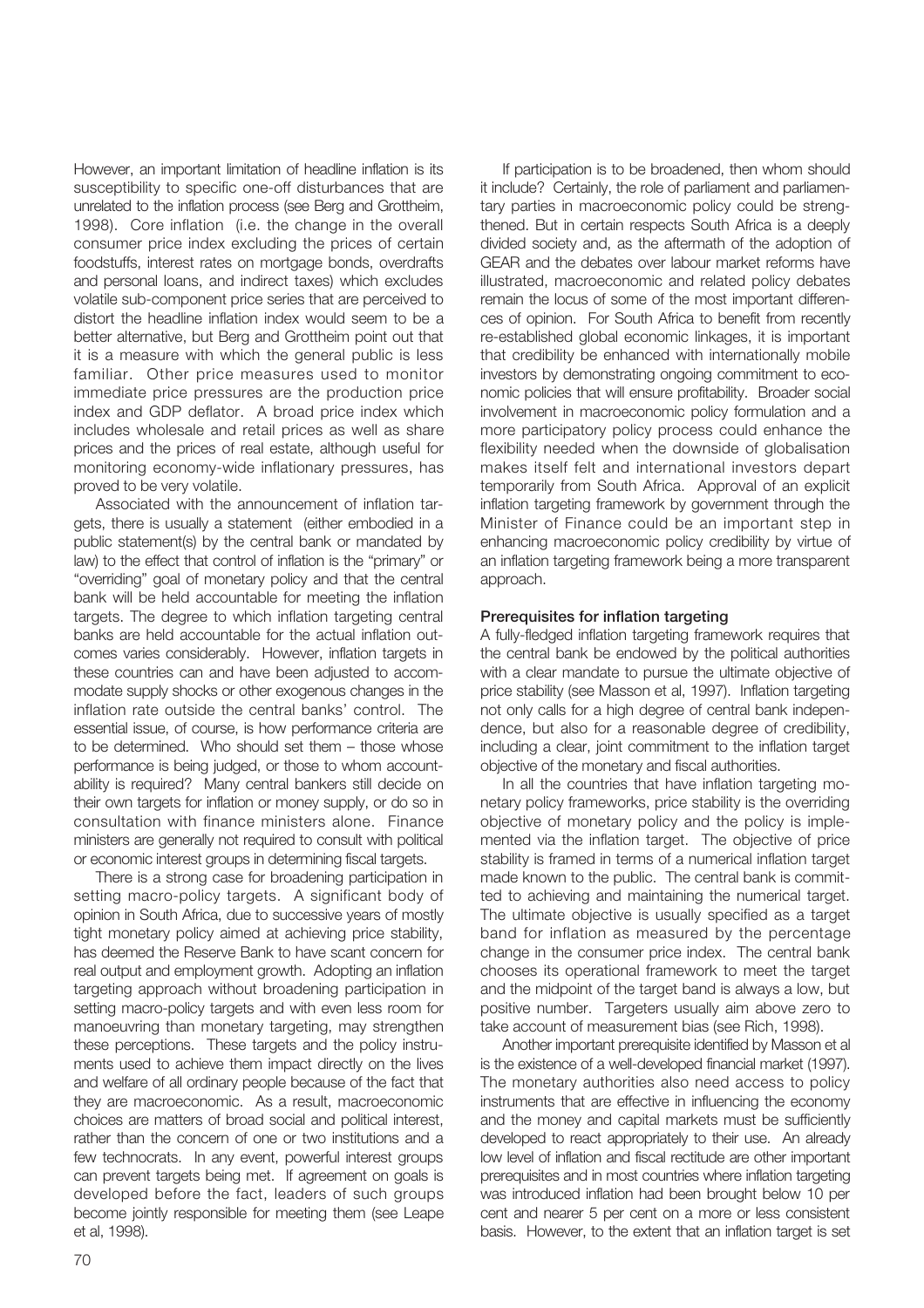<span id="page-9-0"></span>by mutual agreement between monetary and fiscal authorities, the South African Reserve Bank and the Department of Finance will have to work closely together to achieve the objective.

#### **Possible conflicts with other policy objectives**

In terms of the prerequisites for inflation targeting identified by Masson et al (1997) South Africa would at first appear to have met most. The South African Reserve Bank is endowed with the mandate to protect the value of the rand and the policy instruments at its disposal constitute an appropriate framework for effective monetary policy operations. South Africa has well-developed financial markets, well-managed banking institutions and its money and capital markets are relatively sophisticated. Furthermore, core inflation has been fluctuating between 7 and 9 per cent since 1994 and the annual average estimate is expected to be 7 per cent in 1999.

The government regularly acknowledges the importance of the South African Reserve Bank's freedom to act in determining monetary policy, and the government's GEAR strategy also sets specific intermediate inflation targets. By law, the Bank has considerable independence in setting and conducting monetary policy<sup>2)</sup>. Monetary policy and the Reserve Bank operate primarily on the demand side of the economy and in this sense monetary policy has an important but essentially "background" role in allowing the South African economy to achieve its longerterm growth potential. This involves ensuring that demand in the economy grows reasonably in line with the capacity of the economy to meet that demand.

The fact that monetary policy in South Africa is aimed primarily at achieving and maintaining price stability is opposed by some labour organisations in particular. Some of the pressure to follow a more growth-oriented policy approach also comes from the business sector. Certain labour organisations and sections of the business sector favour monetary policy goals aimed at stimulating economic activity and reducing unemployment over that of dampening inflation. There is recurring pressure on the Reserve Bank from these groups to follow an easier monetary policy. As in other countries that experience similar pressures, they tend to weaken public support for the policy and create expectations that the policy may in fact change. The Bank's focus on the single objective of price stability as the key to sustained long-term economic

growth is regarded in many of these circles as being at the expense of job creation and economic growth.

The Bank has nevertheless for many years placed emphasis on the fight against inflation and has achieved a large measure of success and credibility in its policy pursuits (as is evident from the decline in inflation and inflation expectations). The weight of recent international evidence would suggest that by adopting a credible, fully-fledged inflation target the Bank could more consistently achieve the objective of getting economic agents to factor in lower inflation into pricing decisions. Furthermore, it would appear from experience elsewhere that a fully-fledged inflation targeting approach which includes formal agreements between the Reserve Bank and the central government regarding government's expenditure framework, would significantly enhance the co-ordination between fiscal and monetary policy.

#### **Elements of inflation targeting that could already be implemented successfully**

In order to inform the public about the operational framework employed for meeting their inflation targets, central banks with inflation targets publish monetary policy or inflation reports which provide reviews of recent monetary developments and, more importantly, forecasts of inflation and real growth. The reports also discuss the various factors that may cause a change in the inflation rate. The reports explain the forecasts that in most cases cover periods up to 2<sup>1/2</sup> years ahead. In some inflation reports confidence intervals are placed around mean forecasts. All these central banks also monitor the inflation expectations of market participants (see Rich, 1999).

To assess inflationary trends more accurately the Reserve Bank at the end of 1996 commenced with the compilation of an *Inflation Report* for submission to the Bank's Board of Directors. The *Report* includes analyses of the consumer and production price indices and their various components, monetary and credit aggregates, the shape of the yield curve, unit labour costs, wage settlements, demand pressures, capacity utilisation and fiscal policy. The *Inflation Report* is more concise than those of inflation targeting countries and is not distributed externally at this stage. As a first step towards a fullyfledged inflation targeting framework, the effectiveness of the Bank's current framework could be strengthened by increasing the transparency of monetary policy decisionmaking. The Bank could commence with the compilation and publication of a more comprehensive inflation report including a survey of inflation expectations. The report would have to be enhanced to include a more comprehensive inflation forecast and would have to become the Bank's most important policy document. In this way the Bank could publicly disclose its longer-term monetary policy objectives and its assessment of the future economic outcome. To ensure that economic agents do not factor unnecessary inflation biases into their expectations, the inflation report could be framed in clear straightforward language (see Haldane ,1995).

According to the index of the independence of central banks constructed by Cukierman et al (1992) South Africa's score was 0,64 within an index range of 0 (minimum independence) to 1 (maximum independence). However, the Reserve Bank's independence was legally established in terms of Article 224(2) of the 1996 Constitution of the Republic of South Africa and subsequent amendments to the Reserve Bank Act. According to South Africa's Constitution the Reserve Bank can perform its functions independently without fear, favour or prejudice; but there must be regular consultation between the Bank and the Cabinet member (Minister of Finance) responsible for national financial matters.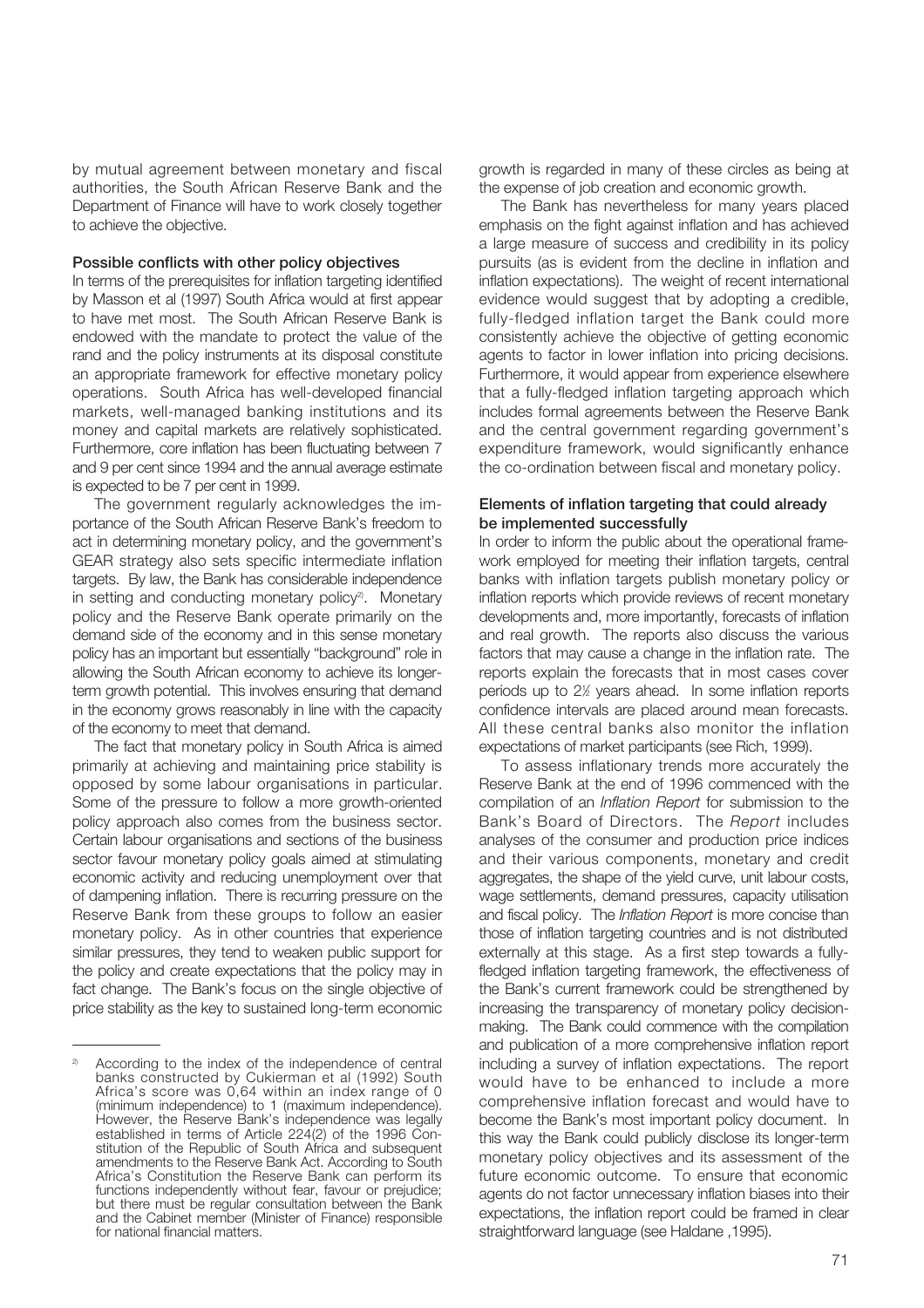Inflation targeting monetary policy frameworks incorporate the best aspects of an eclectic approach by "looking at everything" with the more focused objective of distilling the expected path of future inflation. As is the case in other inflation targeting countries this is to a large extent already achieved by detailed disaggregated analyses of all relevant variables and wider deliberation within the MPIC. Immediate inflationary pressures are already monitored through the consumer price index, core inflation and the production price index. Capacity utilisation and unemployment indicate near-term inflation whereas medium-term inflation indicators are wages, import prices and exchange rate movements. The inflation forecasts could, however, be significantly improved. The Bank could also undertake a comprehensive survey of inflation expectations or, as in the case of certain countries, have the survey conducted on its behalf.

<span id="page-10-0"></span>Certain central banks with inflation targeting frameworks have reconstituted their executive boards and have further amended the legislative framework to enhance central bank independence, accountability and transparency. Although the Reserve Bank has changed its internal management structure to enhance operational efficiency, any changes to the composition of its Board of Directors and possibly to the Governors' Monetary Policy Committee would have to await broader consensus and approval by government through the Minister of Finance to implement an inflation targeting framework. Only then would it be feasible to consider appropriate changes to the legislative and managerial framework in the light of the greater transparency and accountability called for by a fully-fledged inflation targeting framework.

#### **Concluding remarks**

High inflation expectations and consequent hedging and other evasive actions can be minimised only by a consistent counter-inflation monetary policy stance. Although the South African monetary authorities have for a number of years followed a counter-inflation monetary policy stance and have achieved significant success in bringing the inflation rate to lower levels, the experience of a number of inflation targeting countries suggests that by adopting a fully–fledged inflation targeting framework, better co-ordination of monetary and fiscal policy and greater economic policy credibility could be ensured.

An inflation targeting framework would give a clear signal that the Bank and the Department of Finance are committed to the same objective. However, the adoption of such a framework would have to be approached carefully, would require certain preconditions being met and entail specific procedures. The Bank would, for example, have to inform the government what the ideal fiscal policy should be to match an identified inflation target. Clearly, in the South African scenario, this would ideally require broad consensus and approval of an explicit inflation targeting framework by government through the Minister of Finance.

Given the importance of accurate inflation forecasts in an inflation targeting monetary policy framework, the Bank could in the interim refine and strengthen its forecasting framework and commence a survey of inflation expectations. The Bank's forecasting and modelling procedures could be expanded away from an overriding emphasis on a long-term comprehensive econometric model to the range of appropriate models required for an inflation targeting framework. The Bank's more comprehensive forecasts would have to become public knowledge once the targeting framework is adopted. In the event of broad consensus being reached and Ministerial approval being given for the adoption of an inflation targeting framework, the recently announced changes to the internal decisionmaking structure of the Bank would have to be extended to incorporate a wider, more transparent decision-making structure along the lines of those of inflation targeting central banks. Similarly, the Bank's economists would also have to be brought closer to the centre of policy making by restructuring divisions so that those dealing with economic analysis and those dealing with the analysis of financial markets work closer together. Analysis would then more closely match the Bank's market operations.

It would be prudent to announce a lead time of two to three years for the implementation of a fully-fledged inflation targeting approach given the new operational procedures in the money and capital markets, the levels of co-ordination that would have to be established between monetary and fiscal policies and the ongoing significant structural changes in the economy related to South Africa's re-emergence into the global economy. A sufficient lead time would also give the South African Reserve Bank and the Department of Finance the opportunity of acquiring more experience and knowledge for a full understanding of an inflation targeting framework (see Berg and Gröttheim, 1998).